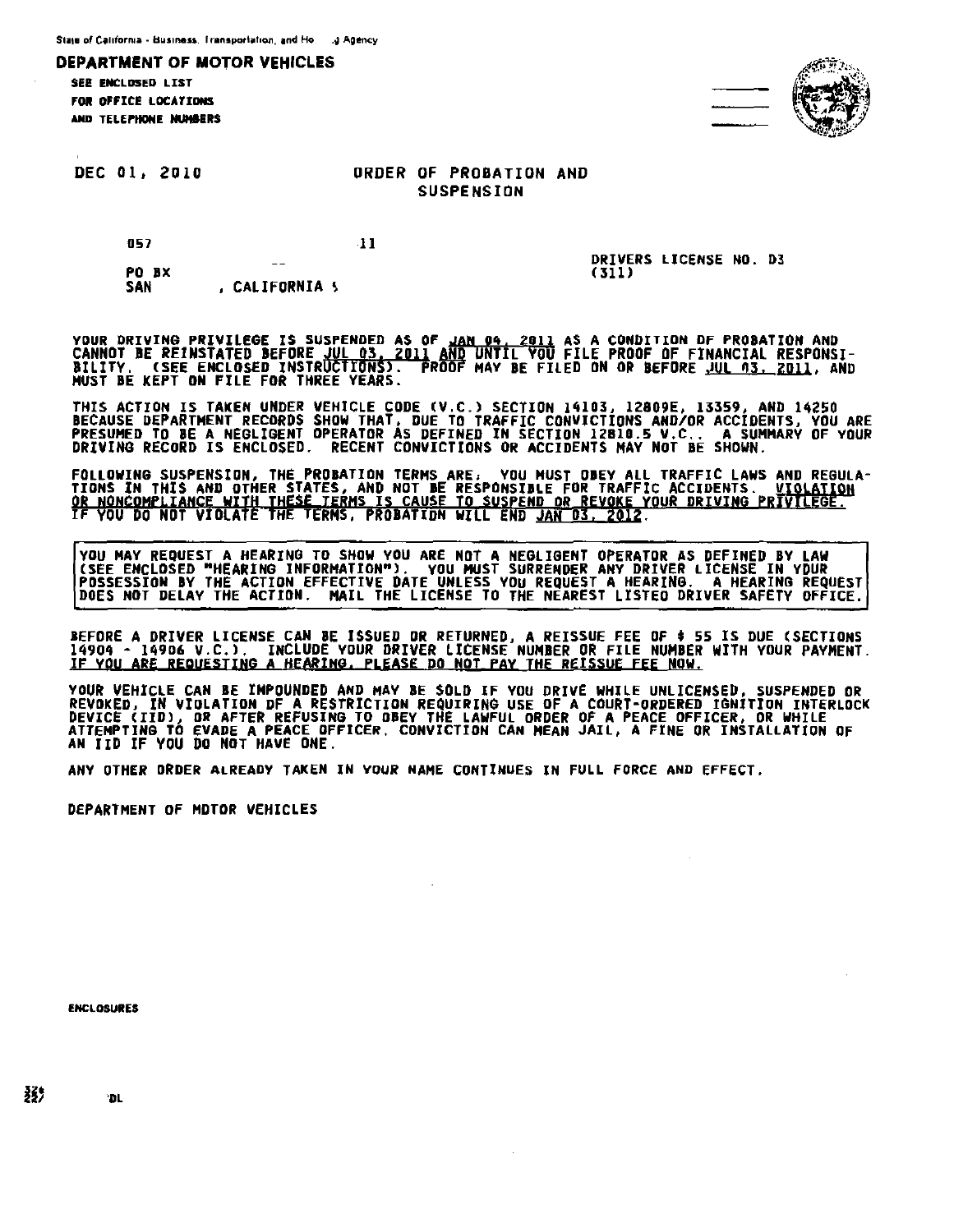**SUMMARY OF** DRIVER RECORD OF



DEC 01, 2010

CONVICTIONS:

|  | $\frac{YIOLDI}{11-20-09}$<br>CONV DI<br>01-20-10<br>$03 - 11 - 10$<br>$03 - 22 - 10$<br>05-26-10<br>05-12-10<br>$09 - 28 - 10$<br>10-04-10 | SECTION(S) VIOLATED<br>O)<br>01<br>01<br>01 | COUR T<br>$M_{\text{max}}$ | <b>AEH LIC</b> | <b>POINTS</b> |
|--|--------------------------------------------------------------------------------------------------------------------------------------------|---------------------------------------------|----------------------------|----------------|---------------|
|--|--------------------------------------------------------------------------------------------------------------------------------------------|---------------------------------------------|----------------------------|----------------|---------------|

 $\bar{z}$ 

<u>IF YOU REQUEST A HEARING, BRING THIS FORM WITH YOU TO THE HEARING.</u>

0326 0177.3<br>022/:

 $\sim$   $\sim$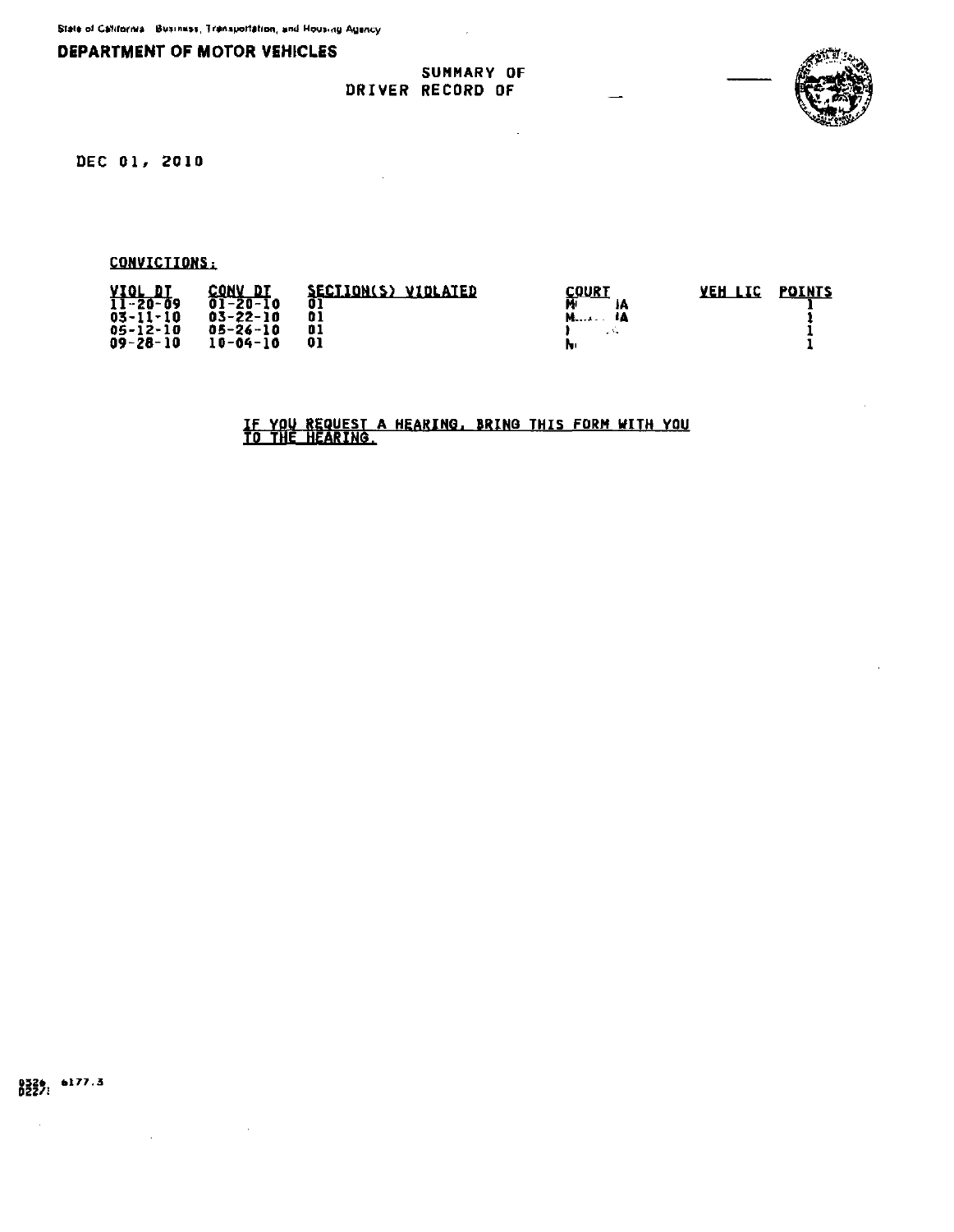

#### HEARING INFORMATION

**YOU MAY REQUEST A HEARING TO SHOW THAT THE CAUSE OF THE ACTION IS NOT TRUE. HEARINGS ARE<br>ARRANGED THROUGH THE LOCAL DRIVER SAFETY OFFICE (SEE LIST BELOW FOR THE OFFICE NEAREST<br>YOU). YOU MAY CONTACT THE OFFICE BY TELEPHONE** 

**TESTIMONY AT THE HEARING IS TAKEN UNDER OATH OR AFFIRMATION, AND THE PROCEEDINGS ARE<br>RECORDED. YOU MAY BE REPRESENTED BY LEGAL COUNSEL OR ANOTHER PERSON AT YOUR OWN EXPENSE,<br>OR YOU MAY APPEAR ON YOUR OWN BEHALF, OR FILE T** 

AFTER A HEARING, THE HEARING DFFICER OR BOARD SHALL MAKE FINDINGS AND RENDER A DECISION.<br>YOU WILL BE NOTIFIED OF THE DECISION. THE DECISION WILL BE REVIEWED BY THE DEPARTMENT<br>ONLY UPON YOUR WRITTEN REQUEST. ACTION TAKEN AF

|                    | <b>DRIVER SAFETY OFFICES</b>                           |           |  |                    |
|--------------------|--------------------------------------------------------|-----------|--|--------------------|
| <b>BAKERSFIELD</b> | 5800 DISTRICT BLVD., SUITE 100-B, 93313-214B           | ATTN: DSO |  | (661) 833-2103     |
| CITY OF COMM.      | 5801 E. SLAUSON AVE, STE. 250, 90040-3050              | ATTN: DSO |  | (323) 724-4000     |
| COVINA             | 1365 N. GRAND AVE., SUITE 101, 91724-1016              | ATTN: DSO |  | $(626)$ 974-7137   |
| <b>EL SEGUNDO</b>  | 390 N. SEPULVEDA BLVD SUITE 2075. 90245-5807           | ATTN: DSO |  | (310) 615-3500     |
| FRESNO             | 2510 S. EAST AVE., SUITE 310, 93706-5112               | ATTN: DSO |  | (559) 445-6399     |
| <b>IRVINE</b>      | 16735 VON KARMAN AVE., SUITE 110, 92606                | ATTN: DSQ |  | (949) 440-4416     |
| <b>OAKLAND</b>     | 7677 OAKPORT STREET, SUITE 220, 94621-1906             | ATTN: OSO |  | (510) 563-8900     |
| OXNARD             | <b>2051 N. SOLAR DRIVE, SUITE 100, 93036-2650</b>      | ATTN: DSO |  | (805) 485-0843     |
| <b>REDDING</b>     | 2650 CHURN CREEK ROAD, SUITE 200, 96002-1169           | ATTN: OSG |  | (530) 224-4755     |
| <b>SACRAMENTO</b>  | 4700 BROADWAY, 2ND FLOOR, 95820-1501                   | ATTN: DSO |  | (916) 227-2970     |
| SAN BERNARDINO     | <b>1845 BUSINESS CENTER DR., SUITE 212, 92408-3447</b> | ATTN: DSO |  | $(909)$ 383-7413   |
| SAN DIEGO          | <b>9174 SKY PARK COURT, SUITE 200, 92123-4353</b>      | ATTN: DSO |  | (858) 627-3901     |
| SAN FRANCISCO      | 1377 FELL ST., 2ND FLOOR, 94117-2296                   | ATTN: DSO |  | (415) 557-1170     |
| <b>SAN JOSE</b>    | <b>90 GREAT OAKS BLVO., SUITE 104, 95119-1314</b>      | ATTN: DSO |  | (408) 229-7100     |
| VAN NUYS           | 6150 VAN NUYS BLVD., SUITE 205, 91401-3344             | ATTN: DSO |  | $(818) 376 - 4217$ |

HEARING IMPAIRED (TDD) TELEPHONE NUMBERS:

IRVINE

 $(949)$   $440 - 4455$ 

**SACRAMENTO**  $(916) 657 - 7251$ 

1294 - 4177 R